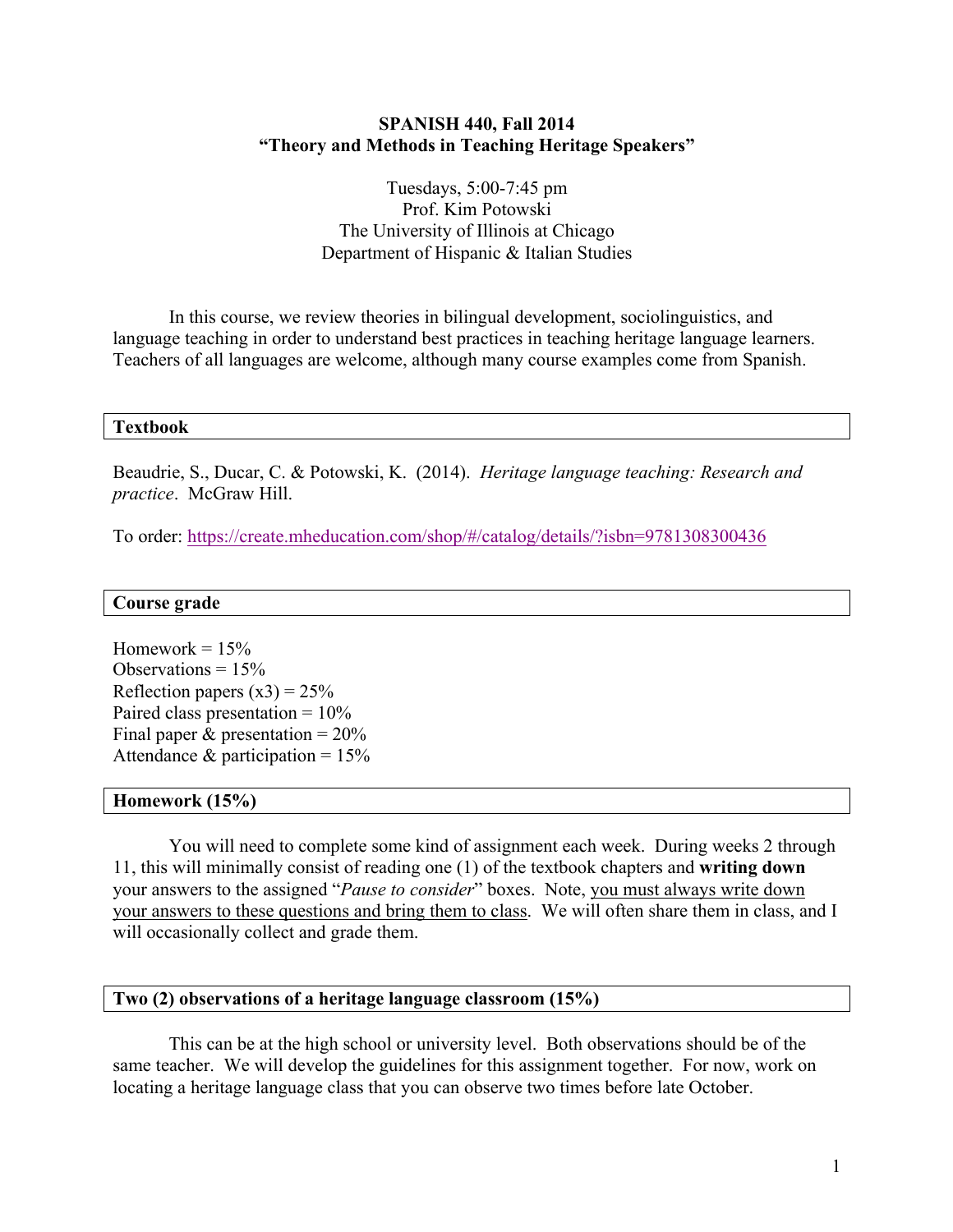Please speak to me if it will be extremely burdensome for you to be granted work release time to complete these observations. We will construct an alternate assignment in which you reflect on your own teaching practices in your classroom.

## **Three (3) reflection papers (25%)**

A reflection paper is approximately 5-7 pages in length. You will complete three of these; I will provide written details and oral explanations of each one in the coming weeks.

1) A **literature review** of an area you would like to study. NOTE: This will feed into your final project.

2) A commented list of the **teacher competencies** you feel are most important for successful heritage language teachers (Table 1.2, page 10).

3) **Textbook review**. Most instructors, whether heritage or second language, are assigned a textbook and required to teach from it. In this assignment, in small groups (2-3 students), you will prepare an analysis of three (3) commercially published heritage speaker textbooks.

# **Final paper & presentation (20%)**

Your final paper will be a research proposal for something related to heritage language development. In it, you will:

- Identify an aspect of HL development about which we need more knowledge (and there are many!)
- Conduct a lit review showing what we know and what we don't know. This lit review should have as a main outcome **demonstrating the gap** in our knowledge (note, this is also your reflection paper #1) and **why it's important** to make attempts to fill that gap.
- Design a study whose findings would help address the gap.
- Note, you are NOT conducting the study (unless you really want to see me). You are only designing it.

You also present to the class about your final paper. You will have worked very hard on this and will want to share your ideas with your classmates; you never know what kind of spark you will set off.

# **Attendance & participation (15%)**

It is expected that you will be present and participatory for every class session. You are permitted one (1) absence without penalty. After that, the earth opens up and swallows you into a fiery chasm. No but seriously, this portion of your grade decreases by 40% with each absence after the first. So, miss a second class, you *might* still get an A. Miss a third class, fuggedaboutit. Keep in mind that there is no class session on Oct.  $7<sup>th</sup>$ ; you should spend this time working on your final project.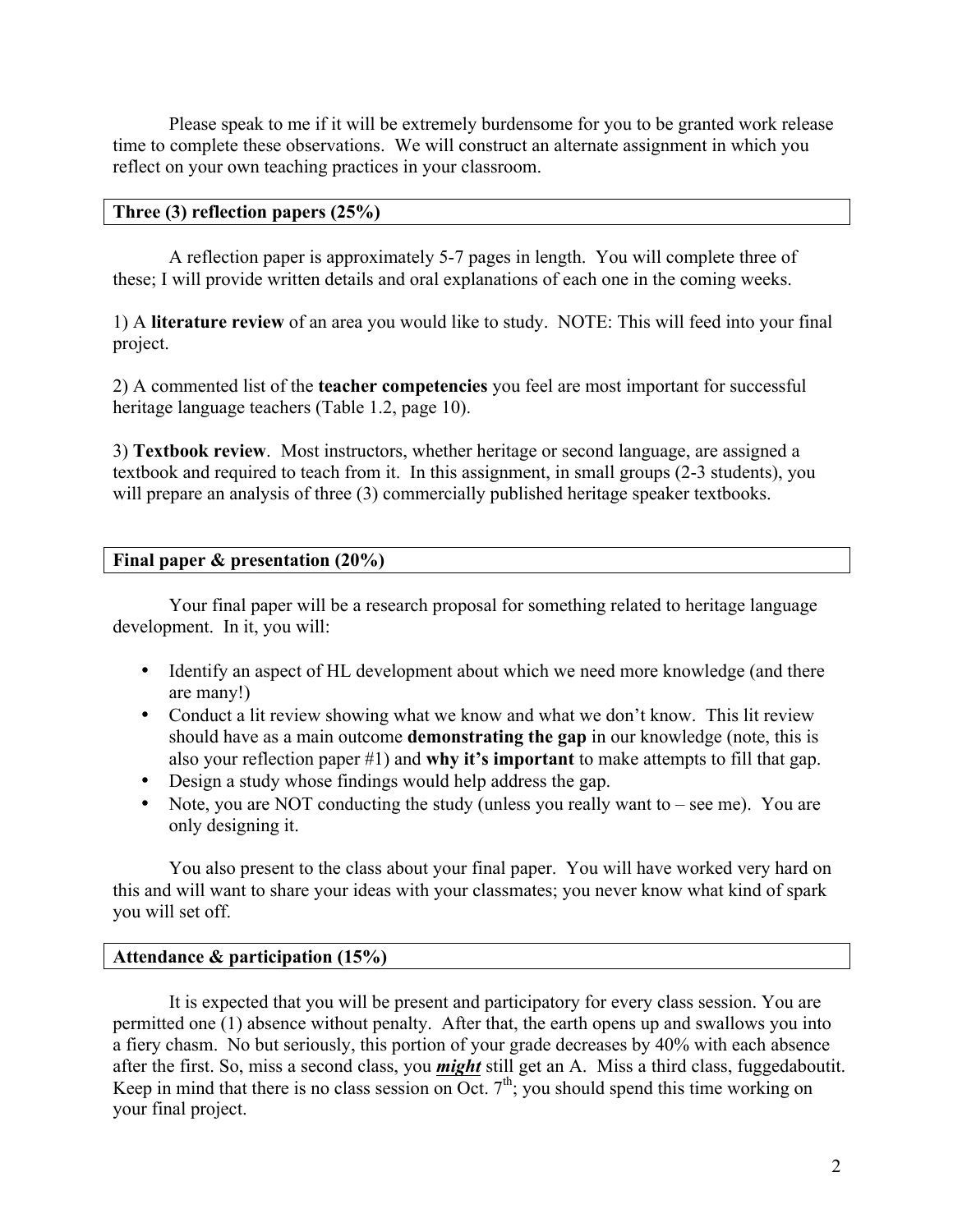Also, I prefer that you arrive late or leave early (after notifying me in advance) rather than miss an entire class. You will receive 1/3 "credit" if you attend 1 hour, 1/2 credit for attending 90 minutes, and 2/3 credit for attending 1.5 hours. But do the math: the same rule applies that was stated in the previous paragraph. So if you miss 1/2 a class twice, that counts as missing 1 class.

If you have young children and need to keep your cellphone on vibrate and potentially answer a call related to the wellbeing of said children, please let me know. This is true for me, so I ask for your understanding. Otherwise, it is expected that you will not text or call anyone during class.

As for "participatory." This means that you contribute substantially to each class session, without dominating the public floor nor being overly glib. You will hear from me about halfway through the semester if I have suggestions about how to adjust your participation to meet the course's expectations.

### **Paired class presentation (10%)**

You will present once, in pairs. What will you present? Something related to an idea in one of the chapters. Note, this is **NOT A SUMMARY OF THE CHAPTER**. We have all read the chapter. Your presentation is about an idea contained in the chapter. That is, you are expanding on a point in the chapter that inspired or interested you. Your presentation should last 30 minutes maximum. You should use PowerPoint, handouts, and other technologies as you see fit and as serve your goals for your presentation. We will have  $\sim$ 10 minutes for questions after your presentation.

You are very welcome to send me your idea(s) for your pair presentation at any time.

| Week           | Date                   | <b>Topics</b>                               | Presentation | Food      |
|----------------|------------------------|---------------------------------------------|--------------|-----------|
| 1              | <b>AUG</b>             | Background surveys.                         | Professor    | Professor |
|                | Tues. 26               | Chapter 1                                   | Potowski     | Potowski  |
| 2              | <b>SEPT</b><br>Tues. 2 | Chapter 2                                   |              |           |
| 3              | Tues. 9                | Chapter 3                                   |              |           |
| $\overline{4}$ | Tues. 16               | Chapter 4. How are your observations going? |              |           |
| 5              | Tues. 23               | Chapter 5                                   |              |           |

#### **Calendar.** *Subject to change. Changes always benefit YOU, the student.*